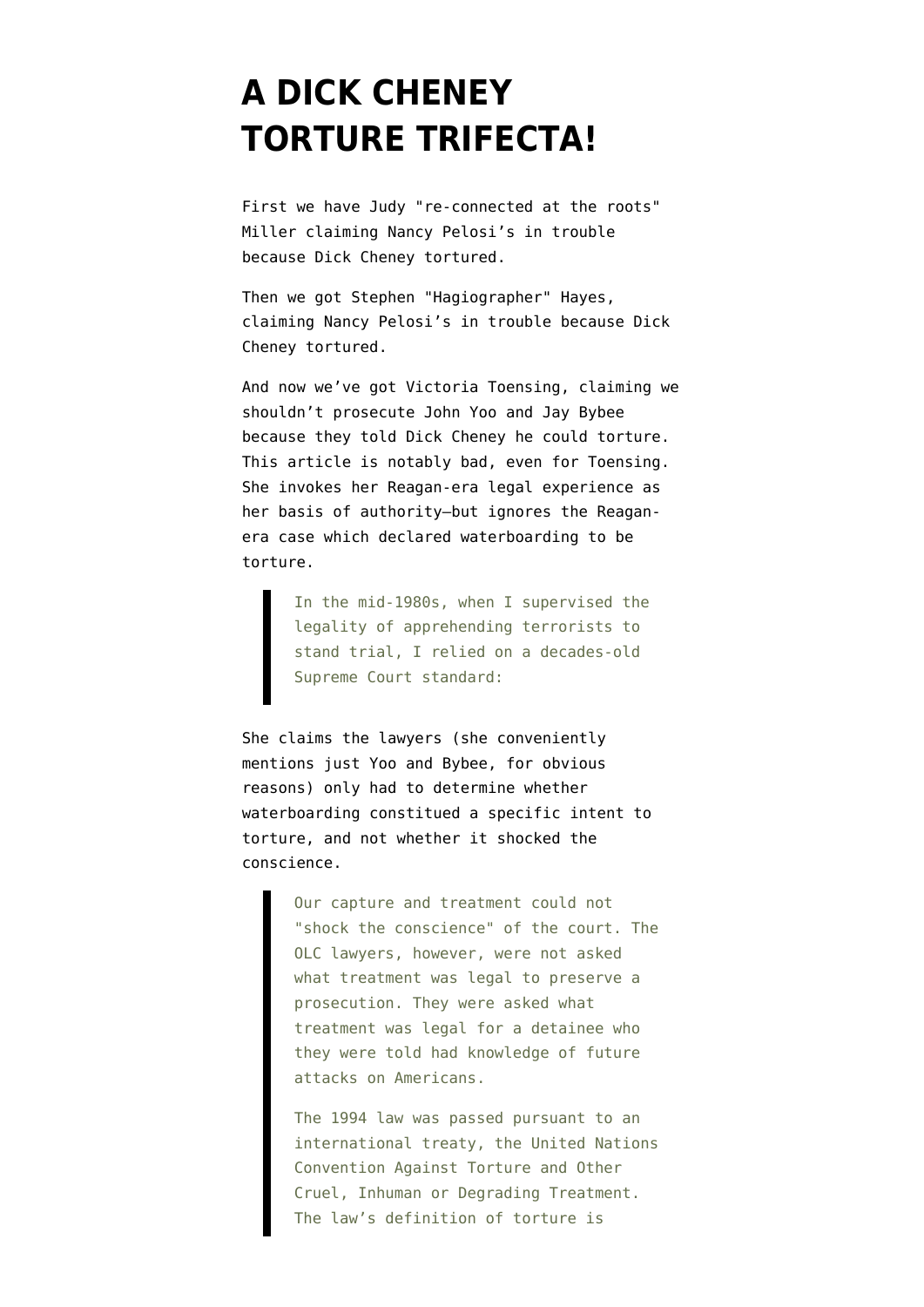circular. Torture under that law means "severe physical or mental pain or suffering," which in turn means "prolonged mental harm," which must be caused by one of four prohibited acts. The only relevant one to the CIA inquiry was threatening or inflicting "severe physical pain or suffering." What is "prolonged mental suffering"? The term appears nowhere else in the U.S. Code.

Congress required, in order for there to be a violation of the law, that an interrogator specifically intend that the detainee suffer prolonged physical or mental suffering as a result of the prohibited conduct. Just knowing a person could be injured from the interrogation method is not a violation under Supreme Court rulings interpreting "specific intent" in other criminal statutes.

Bradbury, of course, spent a good part of his May 30, 2005 memo addressing the "shock the consicence" standard, because the program had been deemed illegal by the CIA's own IG under that standard.

Then Toensing claims Republican efforts to limit restrictions on the waterboarding that was–going back to Saint Ronnie and earlier–already illegal (neglecting to mention recent attempts thwarted by Bush's veto) somehow made waterboarding legal.

> Does he know the Senate rejected a bill in 2006 to make waterboarding illegal? That fact alone negates criminalization of the act.

The neatest, though, is where she demands the critics read just the two memos that fit her strained argument (but not the three that blow hers out of the water) and the underlying documents (which remain classified) before they